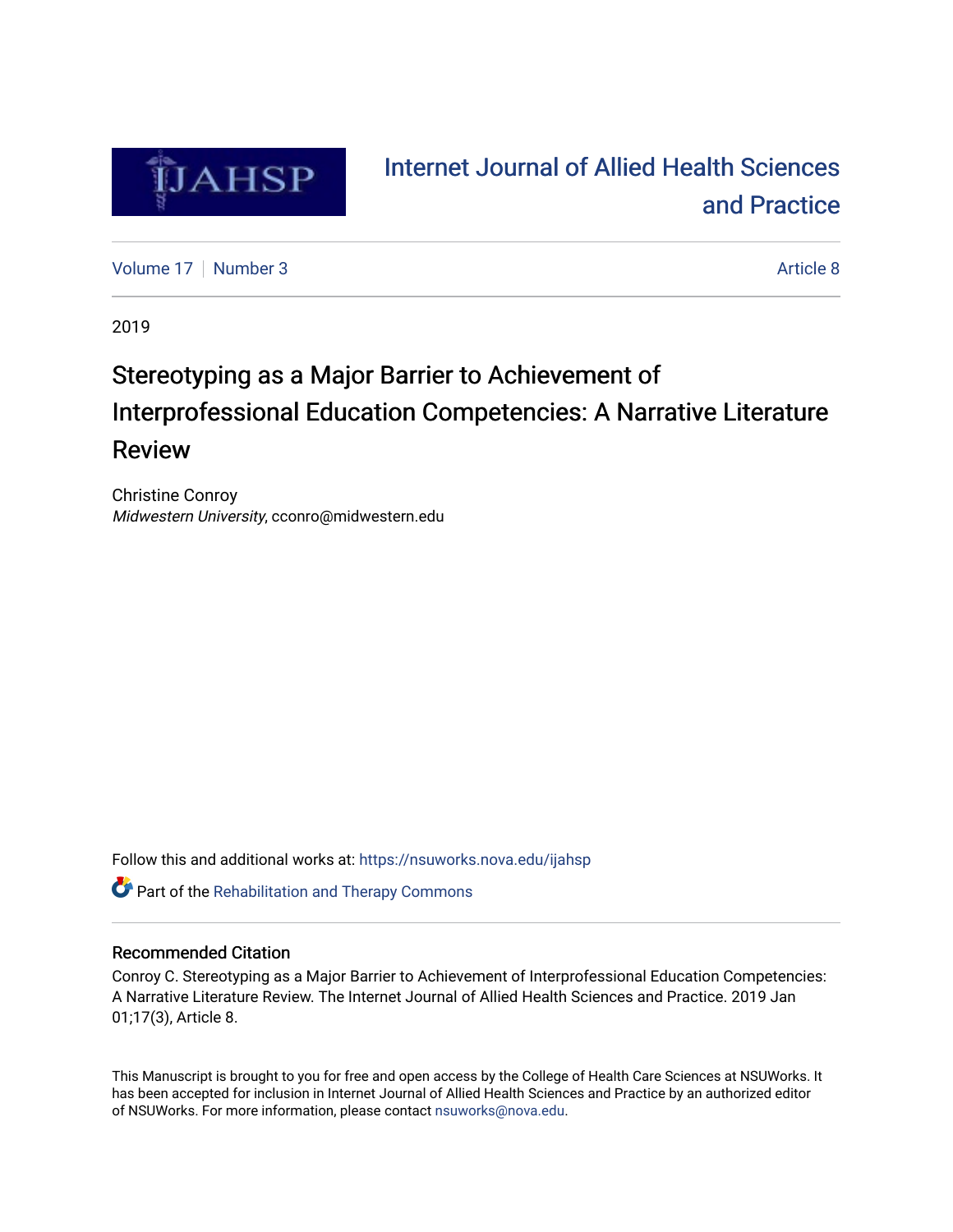## Stereotyping as a Major Barrier to Achievement of Interprofessional Education Competencies: A Narrative Literature Review

## **Abstract**

Purpose: A major advancement in interprofessional(IP) practice and education has been the introduction of the Interprofessional Education Collaborative (IPEC) core competencies. The purpose of this study is to explore stereotyping as a barrier to achievement of the IPEC competencies. Methods: There has been research into barriers to interprofessional collaboration and some barrier themes have occurred. But to this point, nothing has been studied on barriers to the use of the IPEC core competencies. This study aims to show barriers to achievement of the IPEC competencies through a narrative literature review. Articles were selected from three databases: CINAHL, Medline and ERIC were utilized in this review using the search terms "Interprofessional collaboration" and "Stereotyping". Results: In articles used to review barriers to interprofessional collaboration, an underlying theme of negative stereotyping about different professions appears to be in place. Themes include: Differences in history and culture, fears of diluted professional identity, differences in language and jargon, and concerns regarding clinical responsibility. Conclusion: A literature review of studies on implementation of interprofessional activities, with correlations to the IPEC core competencies as a framework suggest that stereotyping may be a major barrier to implementation and achievement of the IPEC competencies.

## Author Bio(s)

Christine Conroy, PT, DPT, MHS, FNAP is an Associate Professor in the Physical Therapy Program at Midwestern University. She is also a Fellow of the National Academies of Practice.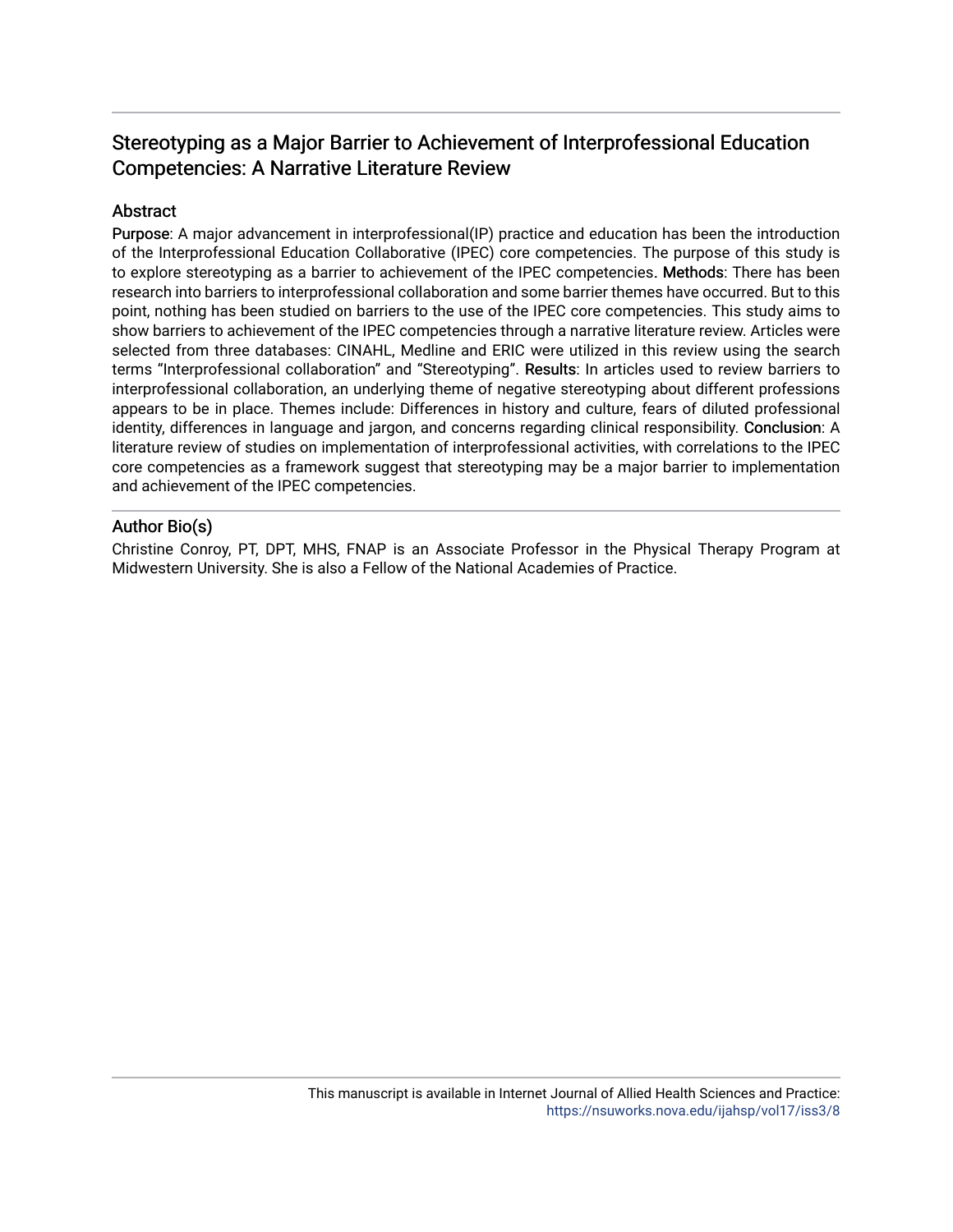

The Internet Journal of Allied Health Sciences and Practice *Dedicated to allied health professional practice and education* **Vol. 17 No. 3 ISSN 1540-580X**

## Stereotyping as a Major Barrier to Achievement of Interprofessional Education Competencies: A Narrative Literature Review

Christine Conroy

Midwestern University

United States

#### **Abstract**

**Purpose**: A major advancement in interprofessional(IP) practice and education has been the introduction of the Interprofessional Education Collaborative (IPEC) core competencies. The purpose of this study is to explore stereotyping as a barrier to achievement of the IPEC competencies**. Methods**: There has been research on barriers to interprofessional collaboration, and some barrier themes have occurred. But to this point, nothing has been studied on barriers to the use of the IPEC core competencies. This study aims to show barriers to achievement of the IPEC competencies through a narrative literature review. Articles were selected from three databases: CINAHL, Medline, and ERIC. These databases were searched in this review using the search terms "interprofessional collaboration," and "stereotyping," and "IPEC competencies". **Results**: In articles used to review barriers to interprofessional collaboration, an underlying theme of negative stereotyping about different professions appears to be in place. Themes include differences in history and culture, fears of diluted professional identity, differences in language and jargon, and concerns regarding clinical responsibility. **Conclusion**: A literature review of studies on implementation of interprofessional activities, with correlations to the IPEC core competencies as a framework, suggest that stereotyping may be a major barrier to implementation and achievement of the IPEC competencies.

**Keywords***:* interprofessional collaboration, stereotyping, IPEC competencies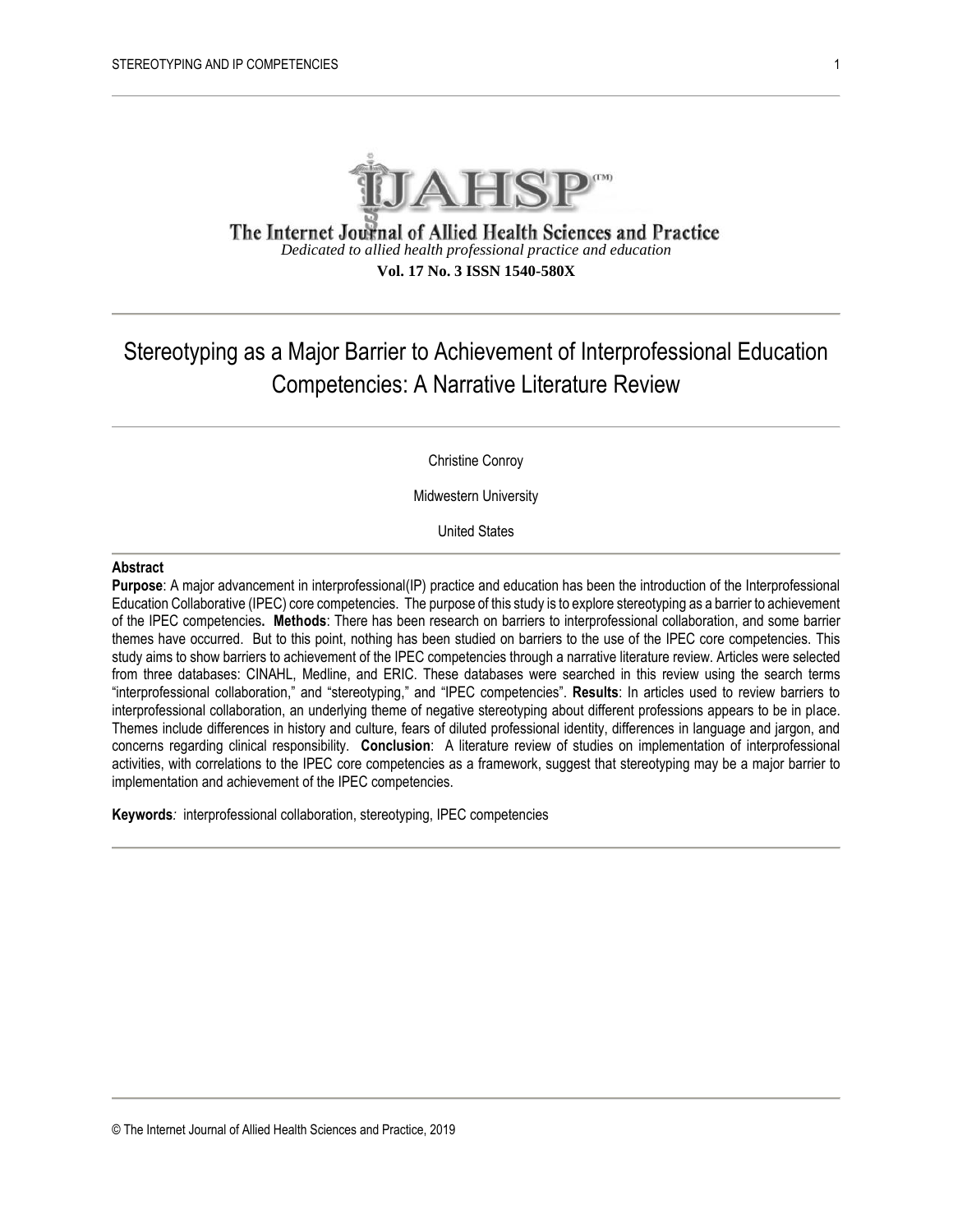#### **BACKGROUND AND PURPOSE**

If those in interprofessional education are going to effectively address the issue of stereotyping, then a better understanding of what stereotypes are and where they come from needs to take place. Stereotypes have been an area of study in the social psychology arena for a long time. Hilton and vonHippel presented a thorough overview of the stereotyping literature in 1996.<sup>1</sup> They ascertain that stereotypes are "beliefs about the characteristics, attributes, and behaviors of members of certain groups."<sup>1</sup> The nature and purpose of the stereotypes may determine how and when the stereotypes are applied. The beliefs behind stereotypes come from two sources. First, there are mental representations of real differences between groups. So yes, stereotypes may represent accurate descriptions. In this case stereotyping allows for easy processing of information about others. However, the second source of stereotyping occurs when stereotypes are formed about groups independent of real group differences. This is the type of stereotyping that can become caustic to interprofessional endeavors.

How stereotypes are "represented" is a major issue in how stereotypes are formed. Different representational models lead to different ways of stereotypes being formed, maintained, and applied.<sup>1</sup> Hilton presented 5 types of representation that lend to different types of formation and maintenance of stereotypes. These include prototype model, exemplar model, associative networks, schemas, and base rates. Formation may include self-fulfilling prophecies, non-conscious detection of covariance, illusionary correlation, and out-group homogeneity. Maintenance of stereotypes may occur through assimilation affects or attributional process.1 While the representation and formation of stereotypes is important, interprofessional education needs to focus on how to effectively resolve or even prevent these stereotypes from forming.

There have been several major milestones in the advancement of interprofessional practice and education over the past few years. Possibly the most significant of them is the introduction of the Interprofessional Education Collaborative (IPEC) core competencies for interprofessional education in the United States.<sup>2</sup> Work on the competencies began in 2009 by the Institute of Medicine and World Health Organization and culminated with publication by the IPEC in May 2011 with 37 competencies in 4 domains<sup>2</sup>:

- Values/ethics for interprofessional practice
- Roles and responsibilities for collaborative practice
- Interprofessional communication
- Interprofessional teamwork and team based care

Each of these domains has several specific competencies for which the IPEC recently introduced strategies for implementation. There was a revision to these competencies by the IPEC leadership in 2016 when the "domains" became the core competencies with sub-competencies.<sup>3</sup> The competencies were developed to provide educators with the key components for successful interprofessional practice. The competencies and strategies for interprofessional practice will lead the way for change in the healthcare system; however, the IPEC did not address barriers which may be present. While there is no current literature specific to the IPEC competencies, there has been research on barriers to interprofessional collaboration and education that include the following:<sup>4</sup>

- Differences in history and culture
- Historic interprofessional and interprofessional rivalries
- Differences in language and jargon
- Differences in schedules and professional routines
- Varying levels of preparation, qualifications and status
- Fears of diluted professional identity
- Differences in accountability, payment and rewards
- Concerns regarding clinical responsibility

Thought leaders in IPE and researchers have investigated these barriers, and stereotyping is implicated as a component within some of the barriers. Barr, for example, has stated that when learning about other healthcare professions, some attitudes about the other professions may come from ignorance, prejudice, or stereotypes, while other attitudes may be positive and mutually supportive.<sup>5</sup> Similarly, a study from Pietroni looked at perceptions of students in social work, nursing, and medicine.<sup>6</sup> Some of the demonstrated perceptions about the other professional groups were unexpectedly out of context, like social workers being "caring vegetarians" or nurses being "over-worked smokers." But the study also showed that the groups found solidarity in some of the congruent perceptions of each other.<sup>6</sup> Ateah et al found that stereotypes existed among nursing students, but direct education on

<sup>©</sup> The Internet Journal of Allied Health Sciences and Practice, 2019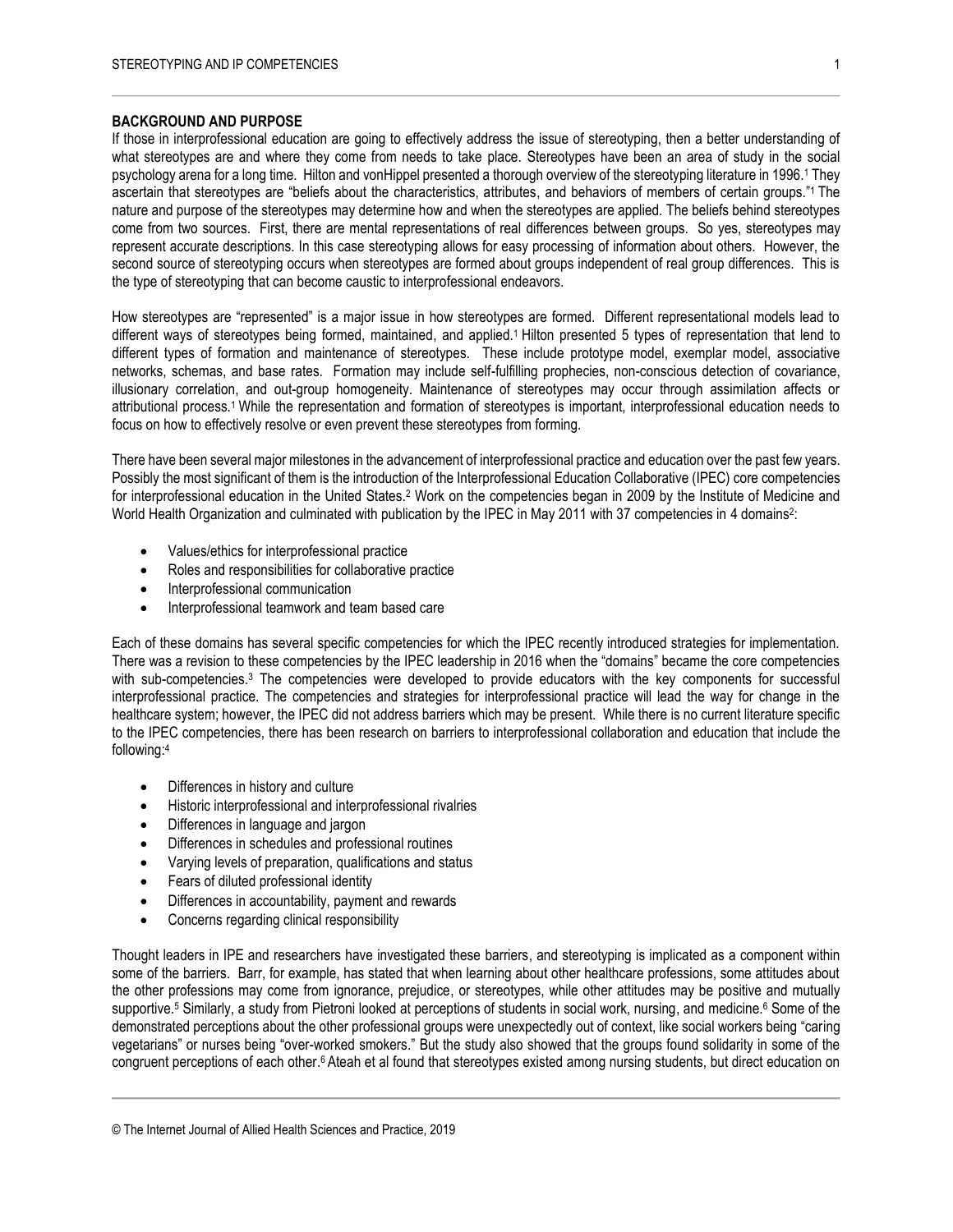other health professions, and even more so, site immersion, could lessen these stereotypes.<sup>7</sup> Stereotyping may be a major component of many barriers, but stereotyping may also be a person's or profession's way of creating organized representations of situations regardless of the authenticity of that representation.<sup>1</sup>

In addition, stereotyping may be a byproduct of a professional culture. In healthcare, values, beliefs, attitudes, customs, and behaviors have been developed reflecting historic factors, social class, and gender issues, as well as philosophical, societal, and economic models that change over time.<sup>8</sup> The evolution of any healthcare profession includes a struggle to define its identity. Through these struggles, professions tend to build uni-professional silos that have common language, values, and problem-solving approaches. As professions work to develop their own cultures, they often form comparative views of other professions that are stereotypes of people who work within those professions. These stereotypes may be passed down with variation to novice practitioners who then carry the perceptions into their own practice. Through exclusionary closure, the profession limits the type of members and entrants into the profession so that the culture is passed down from one generation to the next with each neophyte practitioner being influenced by those who have come before them and carrying the stereotype forward. <sup>8</sup> While such types of culturalization are important to professions developing their own identity, they can be counterproductive and create barriers to the collaborative efforts and competencies identified for IPE. Interprofessional Education strives to suspend stereotypes and help professionals and students better understand other professions, their roles, responsibilities, and boundaries. The current IPEC competencies do not directly address the issue of negative stereotypes, and based on the review of literature, there are no studies which have directly studied stereotyping as a barrier to implementation of the IPEC competencies. The purpose of this paper is to illustrate how stereotyping plays a significant role as a barrier to successful implementation of the IPEC competencies.

#### **Implications for Interprofessional Practice**

There are three primary implications of this study for interprofessional practice. First, if barriers to implementation to IP competencies are not addressed, IP activities may fail, and educators may see less value to the competencies. Second, if barriers, such as stereotyping can be identified, then perhaps activities can be implemented that address the barriers and make achievement of IPEC competencies more likely. Third, while these competencies were rigorously developed, research into the utilization and application of the competencies, as well as measurement of outcomes, still needs to occur.

#### **METHODS/LITERATURE REVIEW**

A review of literature was conducted using three databases (CINAHL, Medline, and ERIC). Search terms included "interprofessional collaboration" stereotyping," and "IPEC competencies." The following is a review of the literature found using these data bases and terms.

A stereotype is an over generalized representation of a group of people. Through stereotyping, we infer characteristics on a person we assume all group members possess. This inference may be positive, but often they are negative traits. These negative traits then entail a prejudice towards the group. Collaboration can be difficult if some members of a group hold stereotypes of others in the group. For communication to be productive, stereotyping must be avoided. One could infer that collaboration is primarily about communication, so stereotyping may be a barrier to promoting communication and collaboration. Interprofessional collaboration would also be at risk for break downs in communication via stereotyping. This is why one of the competency domains of the IPEC competencies addresses interprofessional communication. However, stereotyping may be a barrier to application of any of the domains.

The IPEC competencies fall under 4 major domains, each of which may be effected by stereotyping. The domain of Values/Ethics for Interprofessional Practice includes 10 specific competencies that address issues such as "…embracing cultural diversity and individual differences that characterize patients, populations, and the healthcare team" and "recognize the unique cultures, values, roles/responsibilities, and expertise of other health professions."<sup>2,3</sup> In this domain, stereotyping may play a role in appreciating individual differences in patients or other professionals or valuing the expertise of another healthcare team member. In a study by Lewitt et al, medical students and biomedical science students were placed in an interprofessional lab course together.<sup>9</sup> Preconceived ideas about the role of the biomedical science students by the medical students became a barrier to IP collaboration. The biomedical science students did not feel that an interprofessional course met their needs because "…it was completely wrong to give the doctors (medical students) a picture of us as laboratory technicians…" A comment from one of the medical students suggested that "the collaboration didn't really work. Mainly because the biomedical students couldn't bear to be called laboratory technicians…"9 These preconceived ideas about the role of biomedical scientists can be seen as a stereotype which created conflict between the students. Working collaboratively in that type of environment would be difficult for any student or professional.

<sup>©</sup> The Internet Journal of Allied Health Sciences and Practice, 2019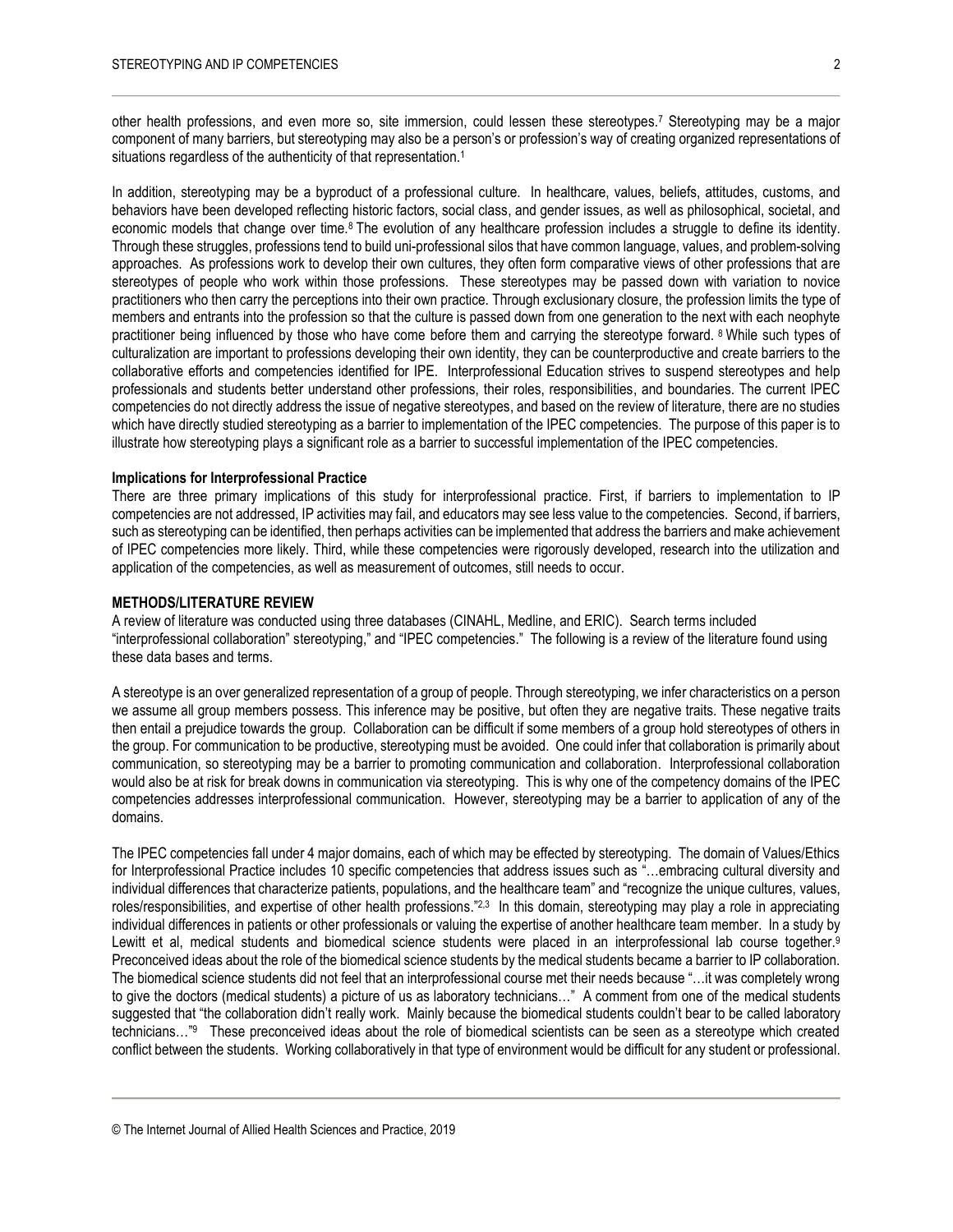One way to reduce this type of stereotyping is to directly address stereotypes about cultural differences and values early in the educational process. Reduced tension between and among students may increase collaboration in a course.

In a phenomenographical study of students in nursing, occupational therapy (OT), and social work (SW) in Sweden, Lidskog et al utilized an IPE experience and reflection as the basis to dispel stereotypes of each other's professions while on an interprofessional training ward for a three-week period.<sup>10</sup> While not all preconceived ideas were dispelled, some attitudes were distinctly altered. Prior to the experience, OT and SW students viewed nurses as tending to "medical tasks." At the end of the experience, the OT and SW students had a greater appreciation for the nurse's co-coordinating role in the patient's health care. Nursing students perceived that the OT's role was more that of assisting other team members when indicated. At the end of the experience one student nurse explicitly addressed this conception stating, "I should say that I used to think it was more the nurse that called in the occupational therapist if help was needed – but now I can see that an occupational therapist has just as much contact with relatives and is just as involved in coordinating things." Nursing and OT students viewed the SW as an "outsider" prior to the IP experience. They felt that social work roles were outside the healthcare environment. At the end of the experience many of the nursing and OT students saw the role of the SW as advocating for the patient's wishes.<sup>10</sup>

The second domain presented by the IPEC competencies involves understanding roles/responsibilities for collaborative practice.<sup>2,3</sup> Holding inaccurate perceptions about the roles or responsibilities of another profession due to stereotyping can directly affect achievement of this competency. The interaction between the biomedical science students and the medical students from the Lewitt study showed that there was a skewed perception by the medical students of the role of the biomedical students as "lab technicians."<sup>9</sup> In order to perform together in IPE, this type of stereotype would need to be addressed.

In a study by Sicher et al, several Eastern European countries embarked on an initiative to help curb the rampant increase seen in child abuse while these countries were emerging from government systems that were totalitarian in nature and did little with regard to child protection.<sup>11</sup> One of the first challenges mentioned was the rigid hierarchies of the professionals.<sup>11</sup> These types of rigid hierarchies can come from territorialism, but also from misconceptions about the education and roles of other professionals.<sup>8</sup> Initial efforts to educate participants and break through stereotypes may improve the potential for success in IPP or IPE initiatives.

The third domain addresses the competencies involved in interprofessional communication. Most of the eight competencies listed under this domain are straightforward and deal with issues such as selecting effective communication styles. However, some are a bit unique and expand the view of "Interprofessional Communication" outside of these typical issues. For example, "Recognize how one's own uniqueness, including experience level, expertise, culture, power, and hierarchy within the health care team, contributes to effective communication, conflict resolution, and positive interprofessional working relationships – University of Toronto 2008."<sup>2</sup> One example of how stereotyping might effect this domain appears in an article by van Staa in 2000.<sup>12</sup> In a palliative care unit in the Netherlands, an in-house interprofessional training included a weekly support group meeting which was recommended, but not mandatory. Participation was poor at first as facilitators and participants each had different views and expectations of the opportunity. Eventually, discussion revolved around problems with teamwork and collaboration, feelings of insecurity, and personal feelings of incompetence.<sup>12</sup> Being able to freely discuss such frustration resulting from the perception of being un-empowered, level of education or expertise, and conflict may be a pathway to understanding each person's role in a collaborative team and to better understanding one's own perceptions of their role.

Recent trends in the provision of health care often involve multiple providers in order to provide unique specialized services. A study by Col et al looked at a diverse number of professionals utilizing shared decision making (SDM) within a primary care team.<sup>13</sup> Understanding interprofessional sensitivities and acquiring relevant communication skills were two of the 5 areas targeted as being relevant for all stakeholders of the primary care team in order to effectively utilize SDM. Such sensitivities and unproductive communication may result from stereotyping towards certain professions. Another study by Conrad and Macrae titled "Turf, Team, and Town: a geriatric interprofessional education program" looked at how occupational therapy students can refine their professional parameters (turf) while still collaborating with other professionals (team) within a geriatric community (town).<sup>14</sup> The scope of this study speaks to the challenge educators face in developing professional expertise, uniqueness, and cultural scope for students entering a health profession while trying to overcome the stereotypes that others might naturally attribute to these aspirations. Trying to develop a professional identity without actually creating comparisons that may turn to stereotypes is an area of interprofessional education that is just now being explored. Several studies are beginning to show that students may actually be entering professional studies with these stereotypes already imbedded, partially acquired from faculty who do not recognize their contributions.9,15

<sup>©</sup> The Internet Journal of Allied Health Sciences and Practice, 2019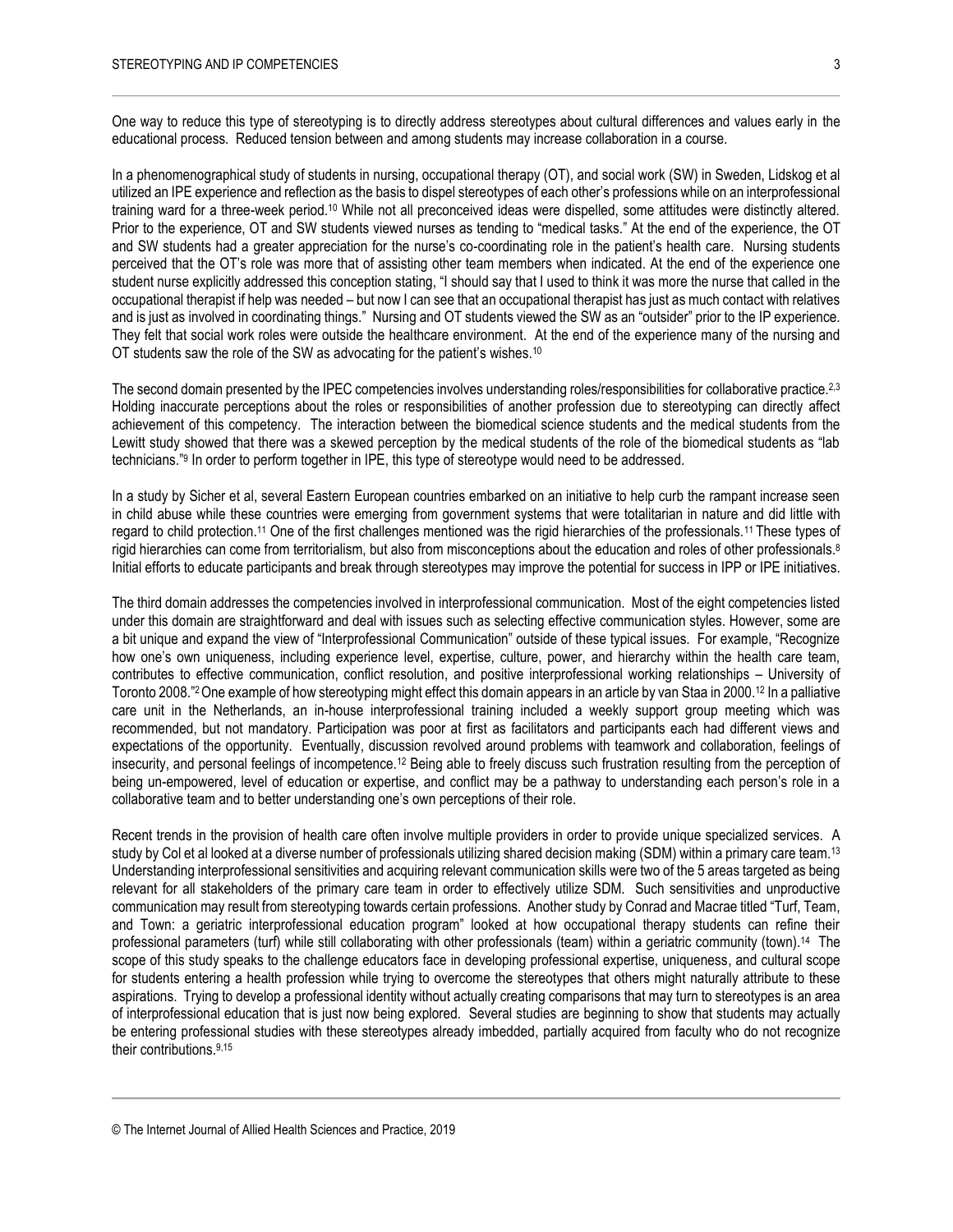The fourth and final domain focuses on interprofessional teamwork and team-based care. While the third domain directly addressed communication among team members, it is the fourth domain that may be most affected by stereotyping. Communication is, of course, a vital skill and stereotypes may affect how we communicate within a team. However, the theme of teamwork moves beyond just communication skills and deals with the characteristics necessary for building and working within teams. If stereotypes exist, especially negative stereotypes, they may be harbored and not become apparent until there is stress on the team.

Teamwork has been largely defined as an important aspect for collaboration.<sup>16,17</sup> While teams may differ in structure and how they operate, there is usually a clear relationship between the professions making up the team. So how individual professions might be preparing their students to work within interprofessional teams may play a role in successful teamwork. Miller et al proposed that uni-professional education may teach knowledge and skills for teamwork, but that they are not adequately involving students in actual teamwork where these skills can be practiced and refined. This was also true for multi-professional education programs.<sup>18</sup> In a four-year action research study performed in Australia, 272 "substantial" interprofessional collaboration activities yielded no change in outcome scores when it came to the subscale of "Teamwork & Collaboration." This was also true for the "professional Identity" subscale.<sup>19</sup> The lack of sizable change in these two categories could be from a barrier like stereotyping.

Domain four speaks to specific competencies such as "Integrate the knowledge and experience of other professions…," "... constructively manage disagreements about values, roles, goals, and actions…," and "perform effectively on teams and in different team roles in a variety of settings." <sup>2,3</sup> If healthcare professionals harbor unrealistic stereotypes of other professions can they effectively acquire these competencies? An article by Reese and Sontag looked at the interprofessional role of hospice care. Despite inherent IP philosophy and treatment, barriers to full use of all disciplines on an interdisciplinary hospice team include lack of knowledge of the expertise of other professions, role blurring, and conflicts that arise from differences in professional values.<sup>20</sup> Stereotyping can be the basis for some of these issues. In the Reese and Sontag article, they even point to client stereotyping as a potential barrier.<sup>20</sup>

According to Twaddle, the core concepts of teamwork include respect and dignity, information sharing, participation, and collaboration.<sup>21</sup> In older models of teamwork, healthcare professionals considered themselves a team even if the team was a loosely structured group working in parallel or even duplicating services. Twaddle's newer model looks at the interdisciplinary team as "interdependent interaction." Effective functioning of such teams includes team composition/structure, organizational structure, and interpersonal relationships. Commitment to goals and environmental friendliness, as well as formal and informal information exchange influence these team characteristics.<sup>21</sup> Stereotyping can harbor feelings of resentment and mistrust towards other professionals. Therefore, stereotypes may indirectly effect the development of well-functioning teams. Twaddle identifies ambiguity of team member roles and functions as one of the biggest barriers to teamwork: "… the result can be misunderstandings, resentment, and hurt."<sup>21</sup> What if the misunderstanding and resentment are actually the impetus and not the result? In either direction, stereotyping can blur already ambitious roles even further, creating further "turf" issues.

#### **RESULTS**

The potential for stereotyping to act as a barrier to achieving the IPEC competencies appears to be present in all four domains. One productive method to introduce the competencies with minimal stereotyping may be to allow students to discuss their preconceived ideas and learn about a profession from the students in that profession.10,12 When collaborative efforts are attempted without first dispelling stereotypes, the results of the collaborative efforts seem to be less effective.  $7,17$ 

Additional methods may also be derived from the Contact Theory by George Allport.<sup>22-24</sup> If groups can have an opportunity to communicate with each other, then they can have a better understanding of the other group and have new appreciation for the other group's point of view. However, the contact needs to occur under properly managed conditions. The conditions of contact that Allport felt were crucial to good outcomes included 1) equal status, 2) common goals, 3) intergroup cooperation, and 4) support of authorities, law or custom.<sup>22</sup> Communication strategies with students or practitioners meeting to achieve common goals such as patient centered care plans or patient discharge plans may also be appropriate methods to bring about contact between different groups.

Several researchers have used "intergroup contact" as the theoretical framework for their studies in IPE initiatives.25-28 Bridges used intergroup contact; more specifically, the conditions of equal status and common goals, as the theoretical framework to explain positive attitude changes in interprofessional teams.<sup>27</sup> Carpenter and Hewstone applied the "contact hypothesis" to final year social work and medical students and found that there were improvements in attitudes towards the other profession, and the

<sup>©</sup> The Internet Journal of Allied Health Sciences and Practice, 2019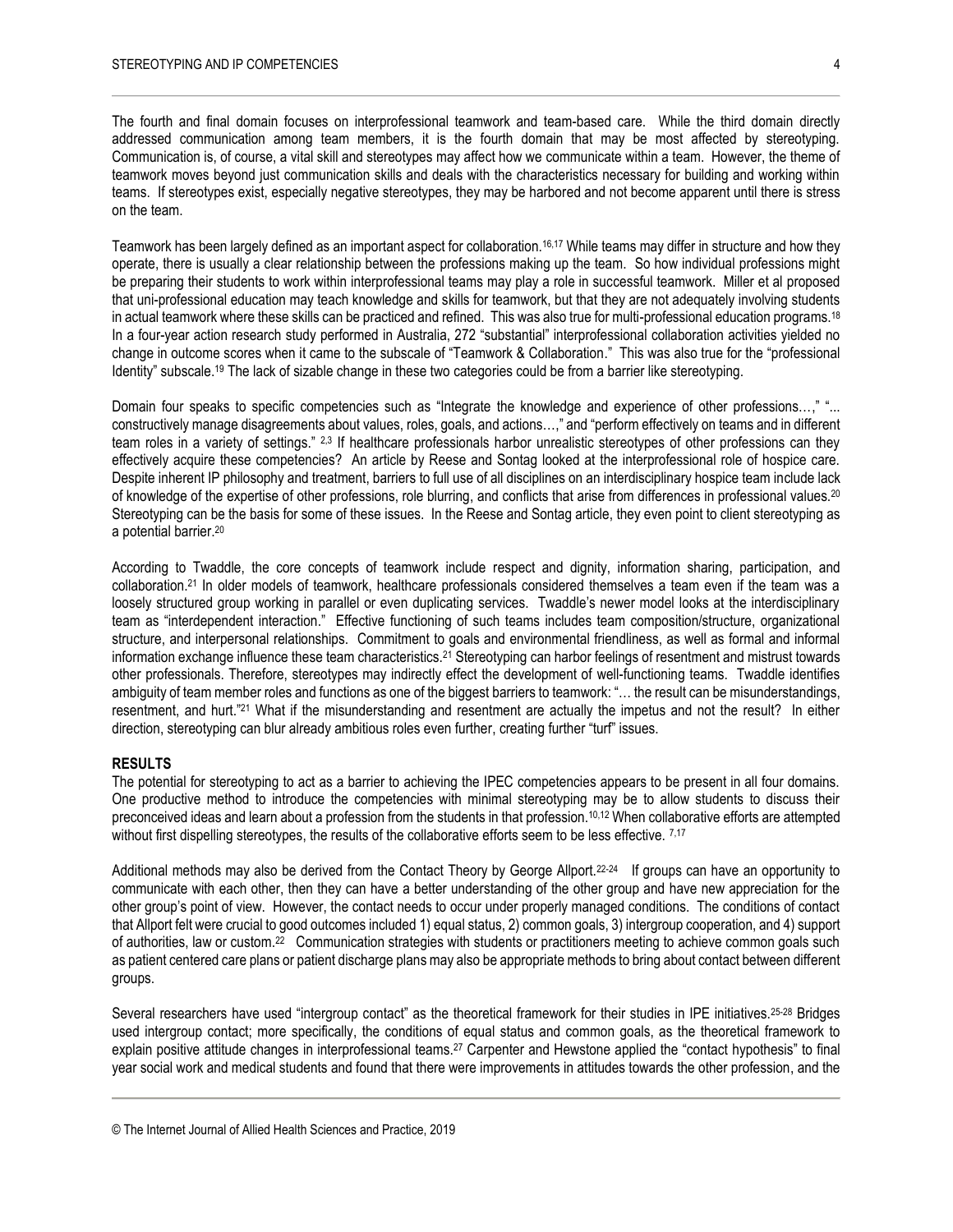participants reported an increased knowledge of the roles, attitudes, skills, and duties of the other profession.<sup>25</sup> So there are known positive results from the application of intergroup contact as both a framework and intervention in IPE activities. As the study of IPE moves forward, there may be more ways to further explore the use of intergroup contact for decreasing stereotypes in interprofessional education.

#### **Recommendations for Future Research**

In each of the studies identified, contact was made by the different groups at the same time. The different professions were exposed to and learned about each other at the same time. What if a university is overcoming as many logistical barriers as possible and can only expose a few professional student groups to each other? Will this have an effect on how those students assimilate to other professional groups? Some areas which still need to be explored regarding stereotyping and IPE may include 1) Do student groups already participating in IPE activities have the same level of perceived stereotypes towards out-group professions as those not participating in IPE activities? 2) How does the introduction of a new professional group to an already existing IPE activity affect the attitudes and levels stereotyping of both the IP group and the out-group? 3) Does attitude change and improved knowledge occur at a different rate for the IP group compared to the newly introduced group? These questions are extensions of the work already performed using "intergroup contact" as a theoretical framework.

In terms of limitations of the included studies, one can see that there are similarities in the self-reported or qualitatively described use of stereotypes. Very few studies utilized a validated assessment tool of stereotyping such as Student Stereotypes Rating Questionnaire (SSRQ). Use of such a tool may have gleaned more accurate descriptions of the stereotypes perceived. Further research is needed to develop means of measuring impact of stereotyping to the IPEC competencies.

#### **CONCLUSION**

Given the proclivity for stereotyping as a barrier, there is a need for better understanding of stereotyping. Is it ever acceptable to hold stereotypes about other professions? Hall points out that stereotyping may be a simple byproduct in the development of a professional identity.<sup>8</sup> How can medical educators use this information to both inform students about their own profession as well as promote collaborative efforts? Having a better understanding of stereotype formation, maintenance and tools for addressing stereotypes will further improve the efforts of interprofessional educators to write meaningful and effective IPE curriculum. And understanding the role stereotyping may play in achieving the IPEC competencies will further improve how educators utilize the competencies in their curriculum.

#### **References**

- 1. Hilton J, von Hipple W. Stereotypes. *Annu Rev Psychol* 1996;47:237-271. [PMID: 15012482]
- 2. IPEC. Core Competencies for Interprofessional Collaborative Practice: Report of an Expert Panel. http://www.aacom.org/InfoFor/educators/ipe/Documents/CCrpt05-10-11.pdf. Published 2011. Accessed May, 2017.
- 3. Interprofessional Education Collaborative. (2016). Core competencies for interprofessional collaborative practice: 2016 update. Washington, DC: Interprofessional Education Collaborative.
- [https://www.ipecollaborative.org/resources.html.](https://www.ipecollaborative.org/resources.html) Accessed November 2018.
- 4. Headrick LA, Wilcock PM, Batalden PB. Interprofessional working and continuing medical education. *BMJ (Clinical Research Ed).* 1998;316(7133):771-774. [PMID: 9529419]
- 5. Barr H, et.al/. *Effective Interprofessional Education: Arguments, Assumption and Evidence.*: Blackwell Publishing Ltd; 2005.
- 6. Pietroni P. Stereotypes or Archetypes? A Study of Perceptions amongst Health Care Students. *Journal of Social Work Practice.* 1991;5:61-69.
- 7. Ateah CA, et al. Stereotyping as a barrier to collaboration: Does interprofessional education make a difference? Nursing Education Today. 2011;31(2):208-213.
- 8. Hall P. Interprofessional teamwork: professional cultures as barriers. *Journal of Interprofessional Care.*  2005;19:188-196. [PMID: 16096155]
- 9. Lewitt MS, Ehrenborg E, Scheja M, Brauner A. Stereotyping at the undergraduate level revealed during interprofessional learning between future doctors and biomedical scientists. *Journal of Interprofessional Care.*  2010;24(1):53-62. [PMID: 20001546]

<sup>©</sup> The Internet Journal of Allied Health Sciences and Practice, 2019